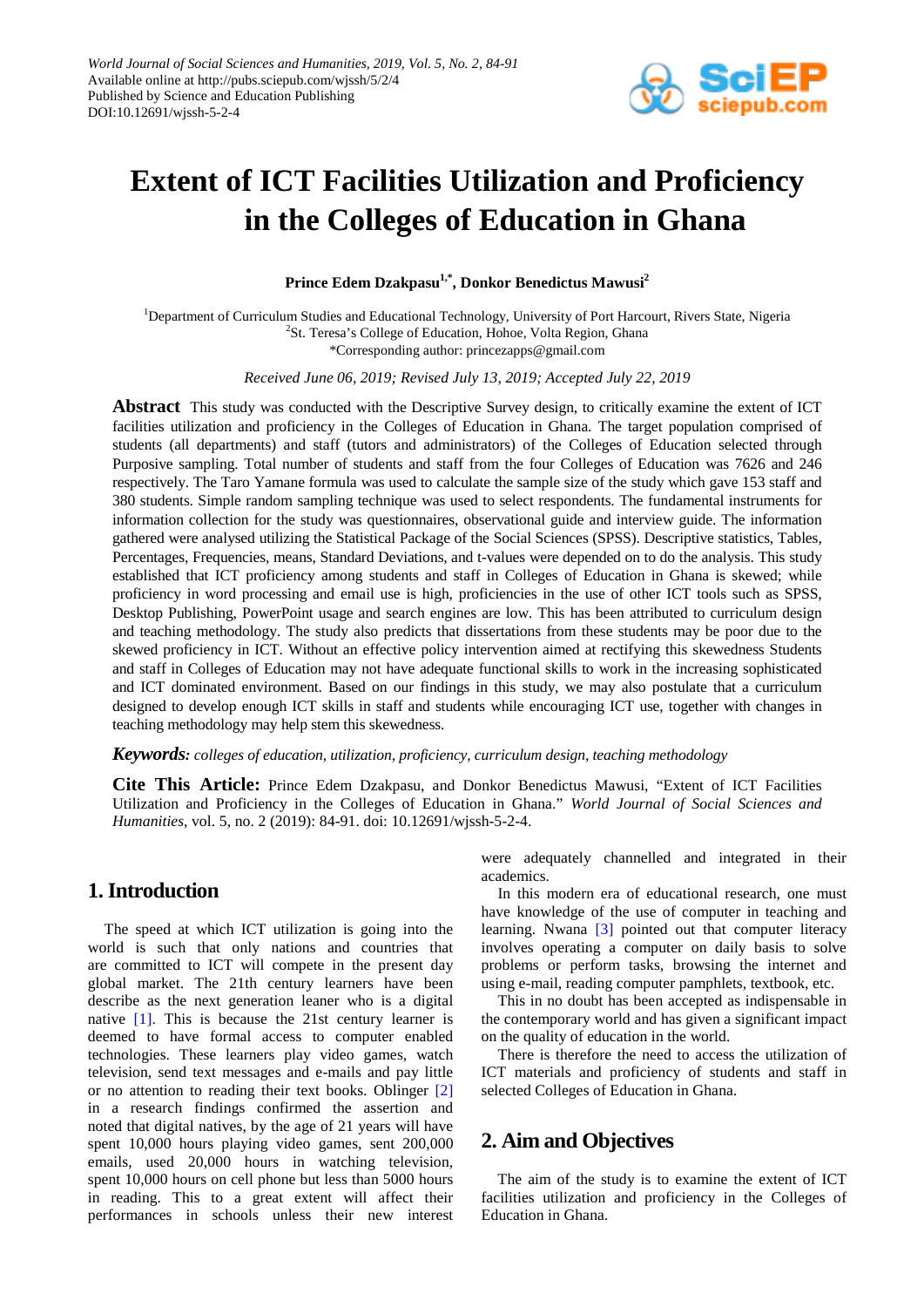- i. Determine the extent of ICT facilities utilization by students in the selected Colleges of Education in Ghana
- ii. Determine the extent of ICT facilities utilization by staff in the selected Colleges of Education in Ghana.
- iii. Assess student proficiency in the use of ICT facilities in the selected Colleges of Education in Ghana.
- iv. Assess staff proficiency with the use of ICT facilities in the selected Colleges of Education in Ghana

# **3. Research Questions**

- i. To what extent do students use ICT facilities in the selected Colleges of Education?
- ii. To what extent do staff use ICT facilities in the selected Colleges of Education?
- iii. How proficient are students in the use of ICT facilities in the Colleges of Education?
- iv. How proficient are staff in the use of ICT facilities in the Colleges of Education?

## **4. Literature Review**

Teaching is becoming one of the most challenging professions in our society where knowledge is expanding quickly and a lot of it is available to students and in addition teachers at the same time. Modern developments of innovative technologies have provided new possibilities for teaching professions and yet have placed more demands on teachers and students to use these new technologies in the teaching and learning process [\[4\].](#page-6-3) 

Attributable to the above, there is widespread change over the world to infuse ICT into education. Recent research by British Education Communication and Technology Agency (BECTA) has highlighted user-capacity of ICT resources as one of the five key mainstays of successful integration of ICT in schools [\[5\].](#page-6-4) In developed countries, teachers are completely utilizing ICT in all aspects of their professional life to enhancing their own learning and the learning of their students  $[6]$ . They use ICT to help students to assess their own learning in completing specific personal projects. It is normal for teachers to collaborate with other colleagues in sharing experiences to solve problems. ICT becomes a boost for exciting new teaching and learning opportunities [\[7\].](#page-6-6)

It is the expertise and attitude of the students and teachers that determine the effectiveness of technology integration into the educational programs [\[5\].](#page-6-4) Once teachers and students developed abilities, they could begin to discover approaches to integrate technology into the teaching and learning process and demonstrate its use to others. In the event that learning was the impetus that drove the use of technology in the school, teachers and students could be partners in the learning process, altering customary ideal models of the teacher giving insight and the student retaining knowledge. Inspiration to endure the disappointment and disturbance of the process of change needed to be natural.

Aziengbe, [\[5\]](#page-6-4) noted that ICT whenever used positively enhances learning processes and outcomes. Discoveries assert that both the learning environment and educational programs pedagogy and content are central to the effective use of ICT. However, teachers and students need to be confident in their subject knowledge and in addition in essential ICT literacies with the goal that they can effectively integrate ICT into teaching and learning programs. A large number of studies have discovered that students are often more engaged and motivated to learn when utilizing relevant ICT to help specific intentional learning.

What students generally do while in transit to becoming computer literate is the manner by which to memorize the components of ICT and their capacities. It is a mistake to believe that on the off chance that students can memorize the hardware parts and software, they will understand and be able to use them. Learners do not acquire a repertoire of learning strategies for successfully achieving different sorts of learning errands. Time after time, they apply a memorization strategy and when that neglects to work they need alternative strategies to employ. This is especially problematic with ICT, for which memorization strategies essentially don't work [\[8\].](#page-6-7) The researcher believes that the most pandemic, yet most deceptive, cause for underachievement in ICT is lower expectations with respect to lecturers, which reduces expectations of students and the entire educational system.

As per [\[9\],](#page-6-8) there is a persistent discrepancy between the questions asked of evaluation studies in new technology, and the conclusion they come to. In a research into ICT and learning, [\[9\]](#page-6-8) has repeatedly demonstrated that the context of the use of ICT determines any effects that ICT may have on learning, and that it is extremely hard to separate the uses that new technologies are put to frame the context of their use. This is supported by  $[5]$ , who suggested that it is not the sole effect of ICT on learning picks up which ought to be studied, yet the blend of ICT use with specific pedagogical practices in enhancing much-improved students learning, a point which has been echoed elsewhere in [\[5\].](#page-6-4) Students learn more rapidly, demonstrates greater retention, and are better motivated to learn when they more often use computers [\[5\].](#page-6-4) Aziengbe continued that since technology use is completely integrated into the larger learning system, it is very hard to isolate the technology variable and determine whether any observed increases are due to technology use or to some other factor or a mix of elements. While these studies identify the user-capacity outcome and benefits, the relationship between the type of technology (ICT) and user abilities and state of ICT resources in fostering learning was not completely explored.

### **5. Methodology**

The study was a descriptive survey. The target population consisted of students (all departments) and staff (tutors and administrators) of the Colleges of Education selected (Presbyterian College of Education, Wesley College of Education, Accra College of Education, and St. Francis College of Education). The fundamental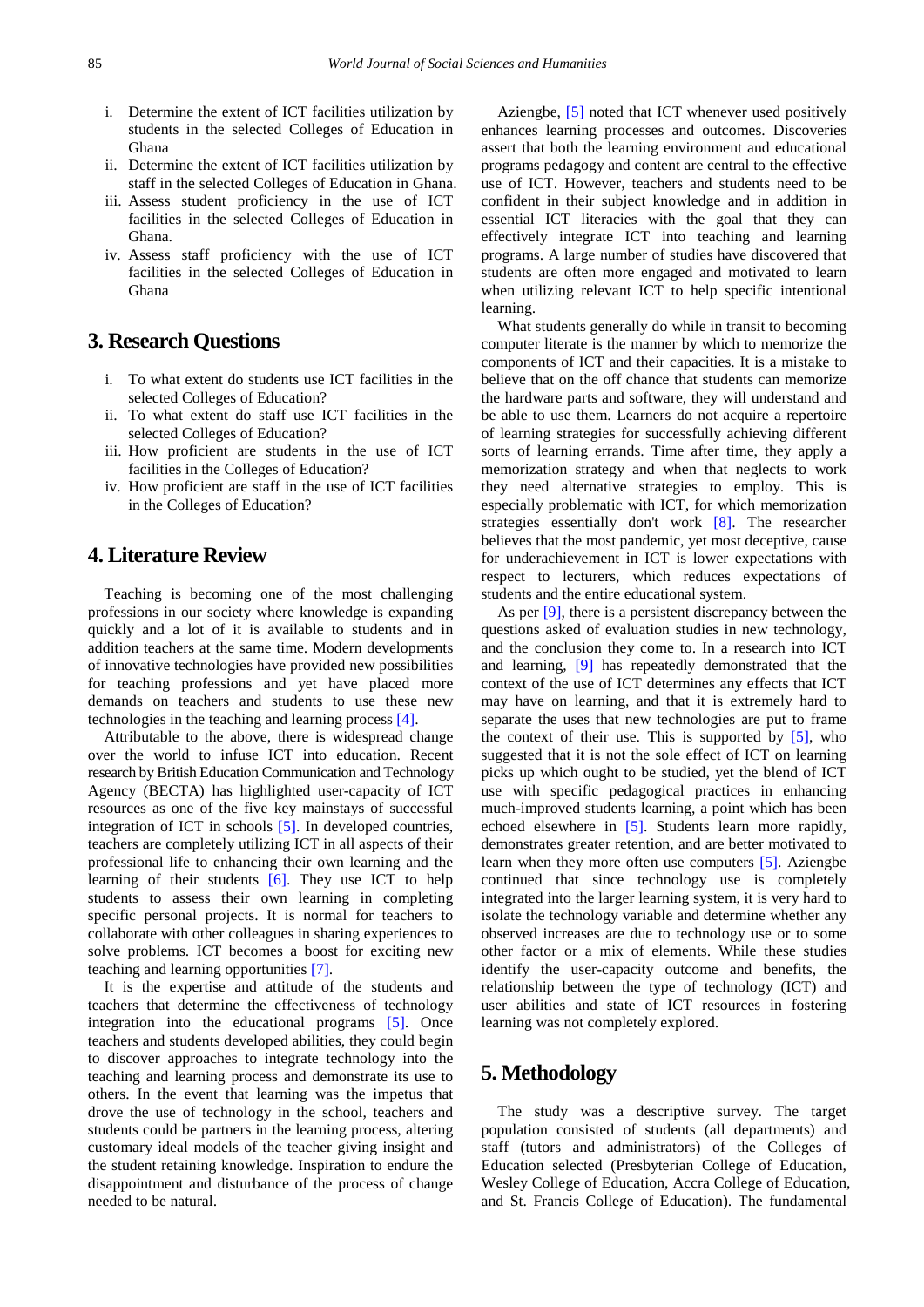instruments for information collection for the study were questionnaires and observational and interview guide.The information gathered were analysed utilizing the Statistical Package of the Social Sciences (SPSS). In particular, descriptive statistics, Tables, Percentages, Frequencies, means, Standard Deviations, and T values were depended on to do the analysis.Total number of students and staff from the four Colleges of Education were 7626 and 246 respectively. The Taro Yamane formula was used to calculate the sample size of the study which gave 153 staff and 380 students.

### **6. Data analysis and Presentation**

The study sought to identify the extent of utilization of ICT facilities by students and staff in the Colleges of Education in studied. It looks at ownership of a computer, and first use of a computer for research or academic purpose.

From [Table 2,](#page-2-0) majority (432) of the aggregate respondents representing 82.3 % owned a computer, and 93 of the aggregate respondents representing 17.7 % did not possess a computer. Specifically, most 306 (81.5%) of the students owned a computer, and 69 (18.5%) of the students did not possess a computer. The dominant part (138) of the staff representing 92 % owned a computer, 12 (8 %) of the staff did not possess a computer.

The study additionally delved into where (Stage/level of education) the respondents had their first pinch of the computer. [Table 3](#page-2-1) summarized their responses.

From [Table 3](#page-2-1) most 237 (63.1 %) of the students had their first computer contact at the senior secondary school level, 98 (26.2 %) of the students had their first experience with ICT at the basic level, and 40 (10.8%) of the students had their first bit of the computer at the tertiary level.

Greater part (68) of the staff representing 45.3 % had their first open door amid their undergraduate, 64 (42.7%) of the staff had their first dash of computer at the graduate level, and 18 (12 %) of the staff had their first pinch of computer through new and experienced staff.

To further identify the extent of using ICT facilities provided in the different colleges studied a descriptive analysis was used to measure the factual outcome of these variables in [Table 4](#page-2-2) and [Table 5](#page-3-0) utilizing mean and standard deviation. A scale extending for 1-4 (1. None 2. Seldom 3. Often and 4. Very Often) with the highest mean (2.5-4) representing often used office and the lowest mean (1.5-2.4) seldom used ICT facility and an item with a mean less than 1.5 was deemed not to be used.

| Colleges                          | <b>Staff Population</b> | Male | Female | <b>Student Population</b> | Male | Female |
|-----------------------------------|-------------------------|------|--------|---------------------------|------|--------|
| Presbyterian College of Education |                         | 48   | 23     | 2136                      | 1341 | 795    |
| Wesley College of Education       | 58                      | 39   | 19     | 1940                      | 1293 | 647    |
| Accra College of Education        | 62                      | 44   | 18     | 1860                      | 1127 | 733    |
| St. Francis College of Education  |                         | 41   |        | 1690                      | 1097 | 593    |
| Total                             | 246                     |      |        | 7626                      | 4858 | 2768   |

<span id="page-2-0"></span>

|                          | $1400C = 0.01010H$ |                    |     |               |     |                   |  |  |  |  |
|--------------------------|--------------------|--------------------|-----|---------------|-----|-------------------|--|--|--|--|
|                          |                    | Students           |     | Staff         |     | Total respondents |  |  |  |  |
| <b>Personal computer</b> | No.                | $\mathbf{0}$<br>70 | No. | $\frac{0}{0}$ | No. | $\frac{0}{0}$     |  |  |  |  |
| Yes                      | 306                | 81.J               | 138 |               | 432 | 82.3              |  |  |  |  |
| No                       | 69                 | 18.5               |     |               | ۵ą  | 17.7              |  |  |  |  |
| Total                    | 375                | 100                | 150 | 100           | 525 | 100               |  |  |  |  |

**Table 2. Ownership of a computer**

#### **Table 3. Educational Level of first use of computer**

<span id="page-2-1"></span>

|                          |     | <b>Student</b> | <b>Staff</b> |      | <b>Total respondents</b> |               |  |
|--------------------------|-----|----------------|--------------|------|--------------------------|---------------|--|
| <b>Educational Level</b> | No. | $\frac{0}{0}$  | No.          | $\%$ | No.                      | $\frac{0}{0}$ |  |
| <b>Basic</b>             | 98  | 26.2           |              |      | 127                      | 24.2          |  |
| <b>SHS</b>               | 237 | 63.1           |              |      | 306                      | 58.3          |  |
| Tertiary                 | 40  | 10.8           |              |      | 52                       | 9.9           |  |
| Undergraduate            |     |                | 68           | 45.3 | 18                       | 3.5           |  |
| Graduate                 |     |                | 64           | 42.7 |                          | 3.2           |  |
| New staff member         |     |                |              |      |                          | 0.3           |  |
| Experienced staff member |     |                |              |      |                          | 0.6           |  |
| Total                    | 375 | 100            | 150          | 100  | 525                      | 100           |  |

Researcher's data, 2018.

#### **Table 4. Student View on the utilization of ICT on and off campus**

<span id="page-2-2"></span>

| N   | Min. | Max | Mean | Std. Dev. | T Value | Remarks     |
|-----|------|-----|------|-----------|---------|-------------|
| 375 |      | 4   | 3.58 | 0.71      | 131.66  | Often used  |
| 375 | 2    | 4   | 3.38 | 0.71      | 124.57  | Often used  |
| 375 |      | 4   | 3.32 | 0.88      | 113.93  | Often used  |
| 375 |      | 4   | 3.21 | 0.87      | 111.73  | Often used  |
| 375 |      | 4   | 2.98 | 0.79      | 114.31  | Often used  |
| 375 |      | 4   | 2.71 | 1.01      | 110.95  | often used  |
|     |      |     |      |           |         | Seldom used |
|     |      |     |      |           |         |             |
| 375 |      | 3   | 2.01 | 0.66      | 121.42  | Seldom used |
| 375 |      | 3   | 1.46 | 0.70      | 112.73  | Seldom used |
| 375 |      |     | 1.38 | 0.49      | 115.81  | Not used    |
|     | 375  |     | 4    | 2.38      | 0.71    | 11.37       |

**Table 1**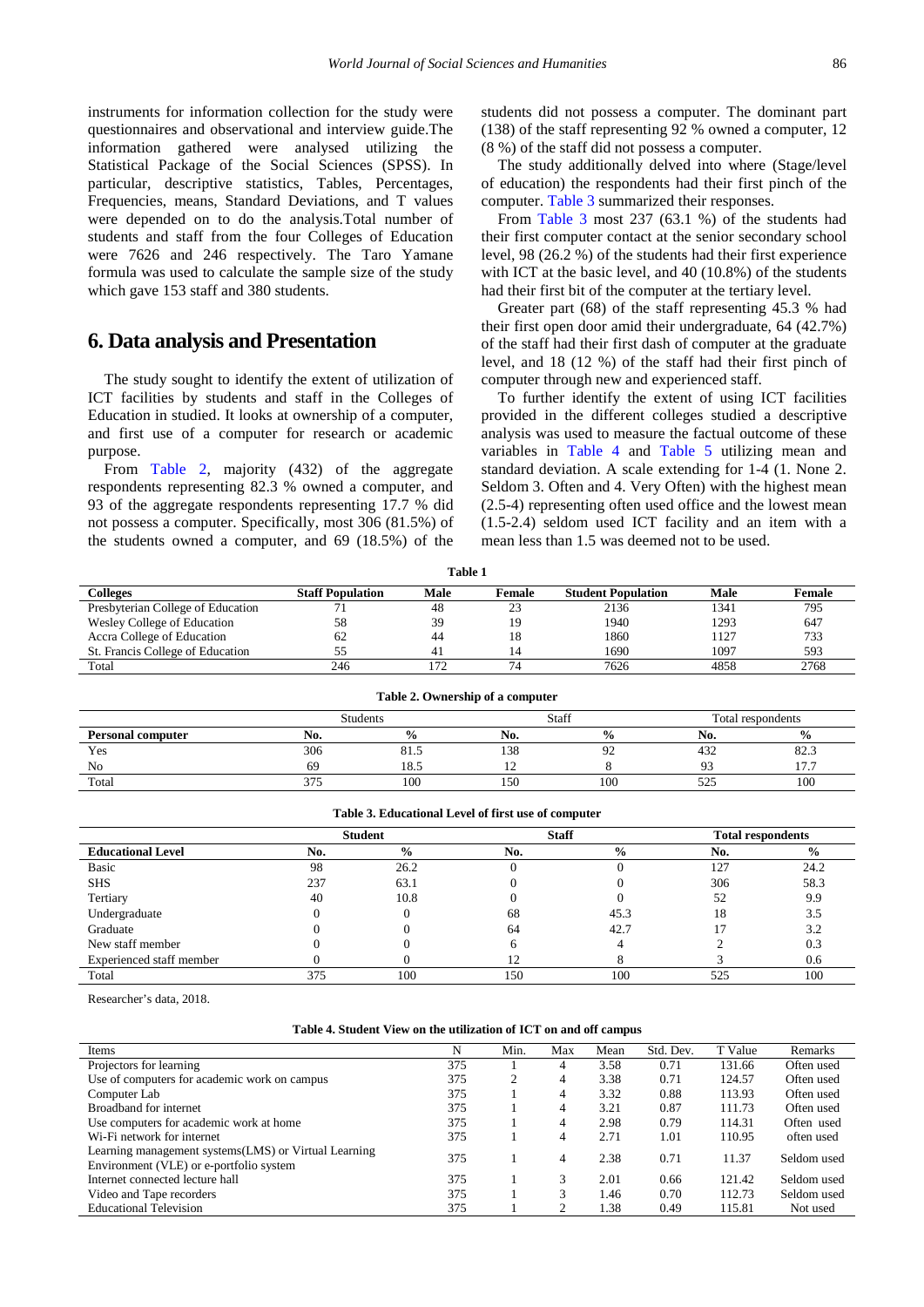A view at [Table 4](#page-2-2) shows that majority of the students responded that projectors are often used for learning in their various colleges with a mean value of 3.58 and a standard deviation of 0.71. Several of the students responded that computers are often used for academic work on campus with a mean value of 3.38 and a standard deviation of 0.71. As well most of the students responded that their computer laboratories are often used having a mean value of 3.32 and a standard deviation of 0.88. According to the majority of the students, broadband is often used in their respective colleges for accessing the internet having an arithmetic mean of 3.21 and a standard deviation of 0.87. Most of the students responded that they often use the computer for academic work at home with a mean value of 2.98 and a standard deviation of 0.79. Most of the students responded that they often used the Wi-Fi network with a mean value of 2.71 and a standard deviation of 1.01.

The majority of the students responded that learning management systems (LMS) or Virtual Learning Environment (VLE) or e-portfolio system are seldom used with a mean value of 2.38 and a standard deviation of 0.71. Per the highest proportion of the students responded that Internet-connected lecture hall is seldom used with a mean value of 2.01 and a standard deviation of 0.66. Video and Tape recorders were also seldom used by the colleges according to the mainstream of the students with a mean value of 1.46 and a standard deviation of 0.70. The majority of the students deem it that educational television was not used in their colleges having a mean value of 1.38 and a standard deviation of 0.49. This implied that the projectors, computers, computer laboratory, broadband, and Wi-Fi network were frequently used for academic work off and on campus while these facilities were seldom employed in daily activities LMS, internet connected lecture hall, video and tape recorders, and educational television.

[Table 5](#page-3-0) demonstrates that dominant part of the staff responded that they often use computers for academic work on grounds with a mean value of 3.64 and a standard deviation of 0.56. Several of the staff responded that the Wi-Fi network in the colleges is often used with a mean value of 3.55 and a standard deviation of 0.64. To a large portion of the staff responded that they often use their computer for academic work at home having a mean value of 3.49 and a standard deviation of 0.64. As indicated by most of the staff, broadband is often used in their respective colleges for accessing the internet with this item having an arithmetic mean of 3.49 and a standard deviation of 0.64. The vast majority of the staff responded that they often use projectors for teaching with a mean

value of 3.45 and a standard deviation of 0.64. Computer laboratories were likewise often used as per the majority of staff with 2.96 as mean value and 0.53 as the standard deviation.

Per the highest extent of the staff responded that Internet-connected lecture lobby is seldom used with a mean value of 2.35 and a standard deviation of 0.67. Most of the students responded that learning management systems (LMS) or Virtual Learning Environment (VLE) or e-portfolio system are seldom used with a mean value of 2.04 and a standard deviation of 0.62. Most of the staff deem it that educational television was likewise seldom used in the colleges having a mean value of 1.89 and a standard deviation of 0.68. Video and Tape recorders were additionally seldom used by the colleges as indicated by the mainstream of the staff with a mean value of 1.79 and a standard deviation of 0.62.

This implied the projectors, computers, Wi-Fi network, computer research centre, and broadband were frequently used now and again grounds while these facilities were seldom employed in the everyday activities internet connected lecture corridor, LMS, video and tape recorders, and educational television.

Moreover, it was additionally evident from the interview conducted that most teachers started their lessons by explaining the concepts in their different subjects using the customary instructional methodology. Since the greater part of the classrooms was not equipped with ICT instruments, they later took the students to the school multi-media-centre to demonstrate to them the concept using ICT apparatuses. While some of the teachers made use of the devices provided by the school (by taking the students to the school multi-media centre), others use their personal initiative to incorporate the ICT instruments in their classrooms. This was visible from one teacher's response:

"For example, in my class, for the most part, before I bring them here at the school multi-media centre, I teach them, in theory, the different concepts in the subject area, then later bring them here so they can see for themselves the concepts I showed utilizing the displayed image on the computer". (T3)

Another teacher who was utilizing his personal initiative in consolidating ICT in his classroom explains that;

"As should be obvious in my pack is my workstation. I have a lot of videos on research centre experiments that I use in teaching my subject. I begin by explaining the concept to the students since they can't visualize the process then I play videos on my PC". (T4)

<span id="page-3-0"></span>

|                                                                                                  | N   | Min.           | Max | Mean | Std. Dev. | T value | Remark      |
|--------------------------------------------------------------------------------------------------|-----|----------------|-----|------|-----------|---------|-------------|
| Use computers for academic work on campus                                                        | 150 | $\overline{c}$ | 4   | 3.64 | 0.56      | 56.20   | Often used  |
| Wi-Fi network for internet                                                                       | 150 | 2              | 4   | 3.55 | 0.64      | 47.77   | Often used  |
| Use computers for academic work at home                                                          | 150 | 2              | 4   | 3.49 | 0.64      | 46.93   | Often used  |
| Broadband for internet                                                                           | 150 | 2              | 4   | 3.49 | 0.64      | 46.93   | Often used  |
| Projectors for teaching                                                                          | 150 | ◠              | 4   | 3.45 | 0.64      | 46.52   | Often used  |
| Computer Lab                                                                                     | 150 | $\overline{c}$ | 4   | 2.96 | 0.53      | 48.26   | Often used  |
| Internet connected lecture hall                                                                  | 150 | $\overline{c}$ | 4   | 2.35 | 0.67      | 43.41   | Seldom used |
| Learning management systems (LMS) or Virtual Learning<br>Environment (VLE) or e-portfolio system | 150 |                | 3   | 2.04 | 0.62      | 28.28   | Seldom used |
| <b>Educational Television</b>                                                                    | 150 |                | 3   | 1.84 | 0.68      | 23.48   | Seldom used |
| Video and Tape recorders                                                                         | 150 |                | 3   | 1.79 | 0.62      | 24.89   | Seldom used |

**Table 5. Staff View on the utilization of ICT on and off campus**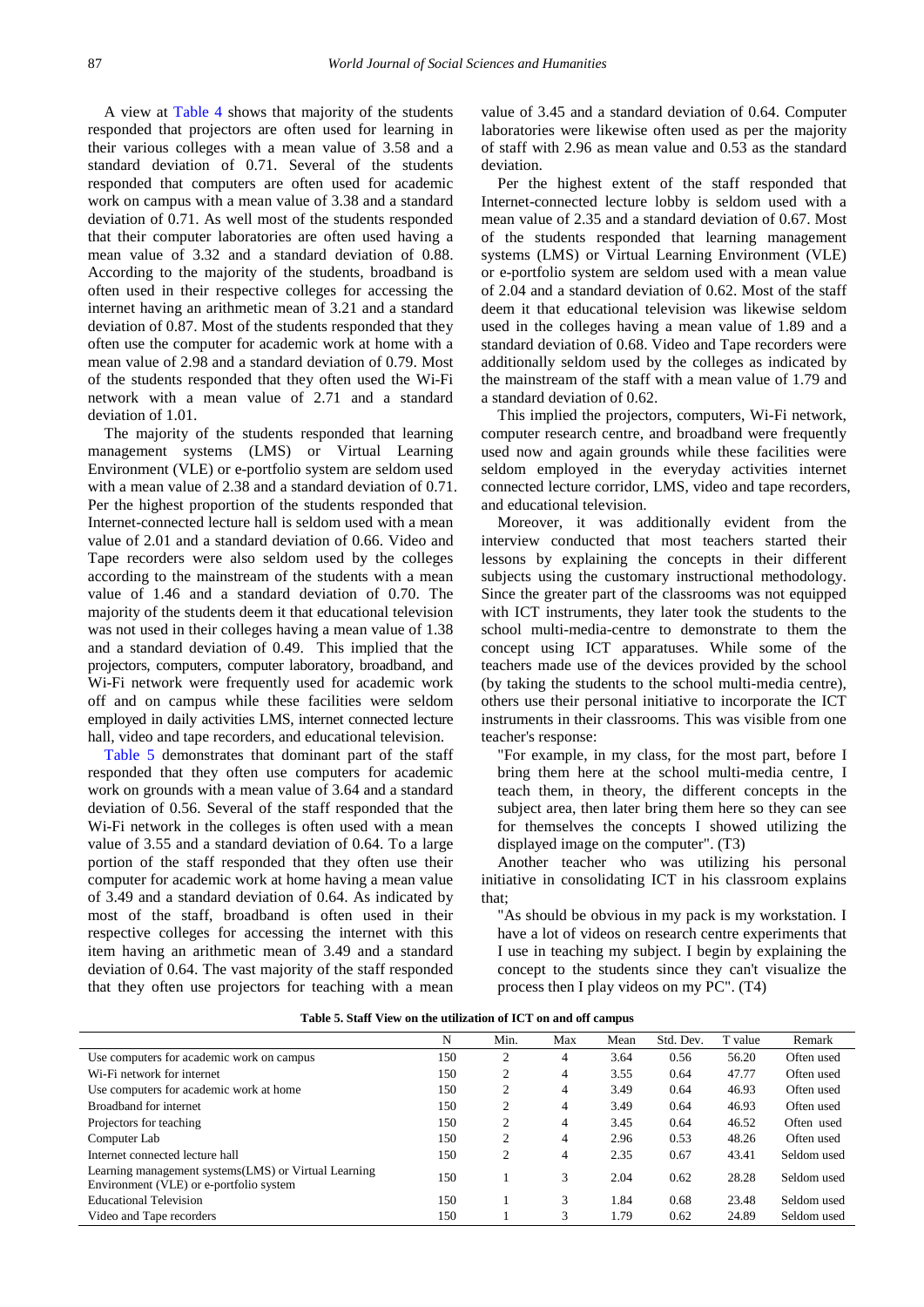A significant number of teachers who actively use ICT made mention of projectors, one of the teachers explains that:

"Sometimes I prepare my lessons utilizing PowerPoint, placing it into slides and present to my students utilizing overhead projectors". (T12)

Another subject teacher commented:

"Fundamentally after doing the standard customary instructional teaching in the classroom, I take my PC to the ICT labs, utilizing the projector to project images, I remain behind the class enabling the students to watch video lesson for quite a while then, and I pause now and again to explain". (T10)

The teachers elaborated that considering the context and student-teacher proportion in the school, projectors serve as a device that can be easily used to help numerous students at a time. This was clearly explained by one of the teachers as pursues:

"The devices are limited around our schools so we use what is available we have a projector, so to project the images with the goal that it can reach a large audience just like the case here". (T11)

One of the teachers talked about a new strategy he just devised considering the large class size where the teacher combines quick and ease back learners to cooperate collaboratively. He stated:

"As a rule in my class, the technique I use for this tremendous class number is that I match three or sometimes four students to work per computer. I permit the students who have mastery in controlling the computer to sit directly on the computer while others (moderate learners) watch what they do and pursue the lessons" (T10)

Teacher (10) likewise explains how he makes use of his personal workstation in the classroom;

"I use my workstation phone the classroom, as I have software and scientific videos which I demonstrate to the students when teaching. I have programs in my portable computers like a virtual lab and 4 stroke engine movements".

Other teachers admitted utilizing their phones and Ipads to demonstrate real-life images to their students and as a reference source when they are teaching their lessons;

"As should be obvious I have an Apple Ipad here with me, when I get to points like collapsing and blaming, or volcanicity I have a real images on my tablet that I use in demonstrating them in the classroom, I attempt as much as I can to improvise and coordinate my teaching with reality".(T20)

Another teacher stated:

"When I'm teaching, I keep my Tablet besides me to verify what I'm teaching and to check from other sources online". (T5)

A teacher further reiterated that:

"I use my phone as well. Sometimes I might be in a class and a student makes a challenging inquiry or in cases where I need to relate what am teaching to real life circumstance, I may simply use my phone to browse through materials related to the lesson I am teaching". (T9)

Furthermore, from the analysis, the other set of teachers admitted not utilizing the apparatuses directly in the teaching and learning process yet in an indirect way that ensures effective teaching. They acknowledged that pedagogic use of ICT may not exclusively be the direct use of the instruments in the classroom yet in addition indirect uses of the apparatuses (passive usage) that facilitate the teaching and learning process. Additionally, the majority of the teachers confirmed having personal computers yet when they were asked what use they make of it, different responses came up. The larger part of them responded that they use their computers for research purposes, communication with colleagues and students, to prepare their lessons, and social purposes. Some commented;

"Whenever am at home, there are advanced mathematics related PDF articles that I more often than not search through the internet and save on my computer. I as a rule experience these items at home to help me improve my mathematical knowledge. So in the greater part of the cases, I use my computer back at home to study. I likewise use it to prepare evaluation exams". (T2)

Another teacher said;

"So fundamentally I use the ICT facilities only for research purposes to compliment my lesson notes. In case I found new materials, I endeavour to add to my lesson notes so the student and I are abreast with the information that is evolving". (T8)

To continue, it was evident that one of the teachers was actively making use of some mobile applications as a collaborative apparatus with his student as he explains:

"I use recent mobile applications like Viber and Whats App to communicate with the students giving them academic directives in my subject area". (T9)

An extra question was asked why this teacher was utilizing these mobile applications as a pedagogic instrument considering from the observation that students were not permitted to use mobile devices in class and he responded:

"ICT in the teaching and learning process is an essential issue that must be taken seriously because we have gone past the age where teaching must be done in a classroom, or under a tree. We are present during a time where technology rules, so at any rate, we should attempt however much as could be expected in our Ghanaian educational colleges to incorporate ICT in the teaching and learning process." (T9)

Likewise, some teachers assigned students to discover information over the internet in their subject area and one teacher described how he teaches his student to discover great academic materials online, saying:

"I give them tips to do research on the internet, for example, when I am teaching subject like seismology (study of earthquakes), I generally assigned them after the class that when they return home, when they are perusing the internet, they can type on the URL google.com, from where they can type Seismology in the Google search box".(T7)

From a general perspective, the pedagogic use of ICT in the colleges can be considered as moderate. The development of teachers were passive users and just a few teachers created innovative classroom practice with ICT in which they gave the students active role in taking an interest in their learning. In as much the same number of the teachers considered the device indispensable in the teaching and learning process, it seems the interest in incorporate ICT in pedagogy is still in a surface stage in these colleges.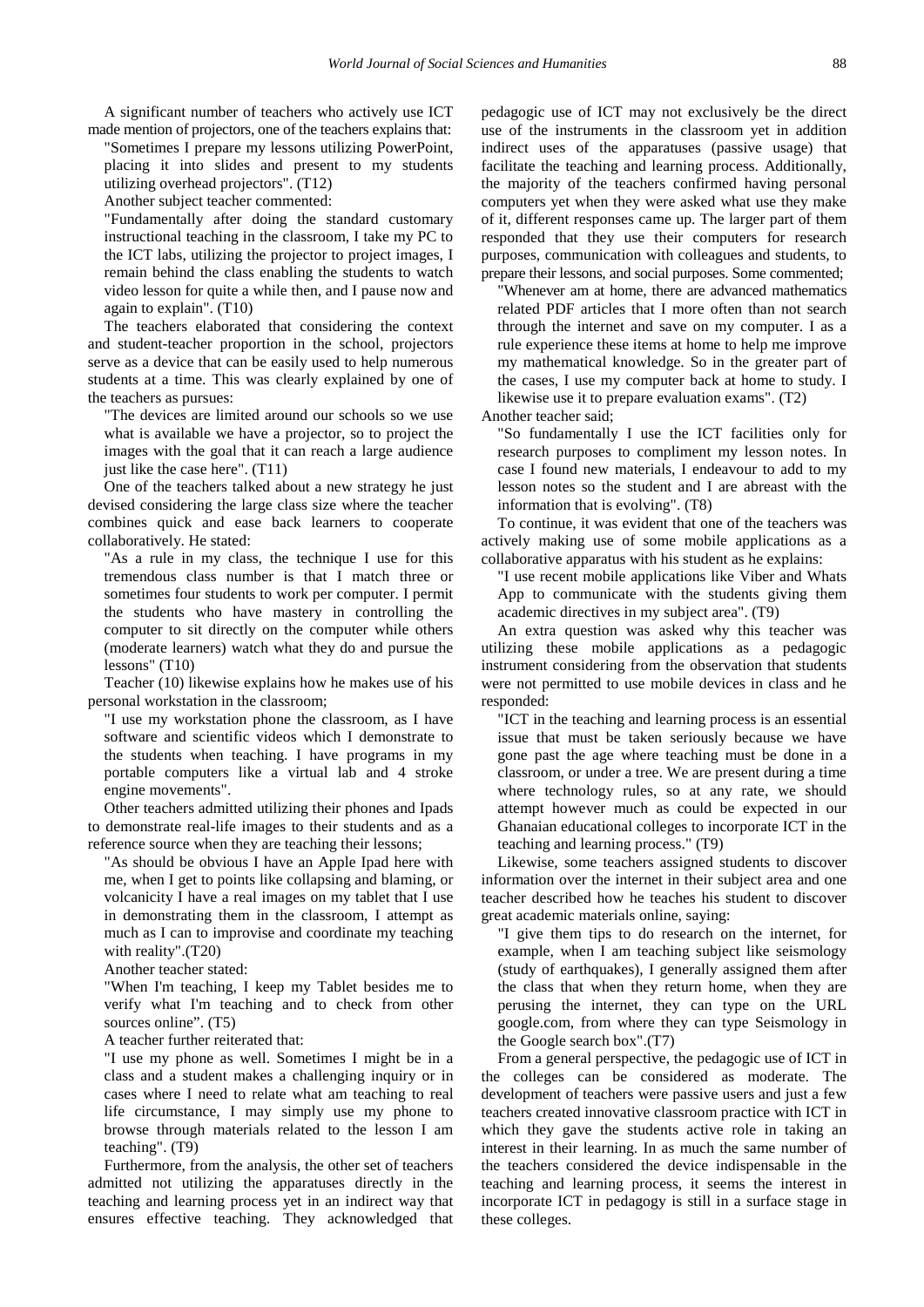To buttress the utilization of ICT facilities in the Colleges of Education by students and staff, the proficiency of students and staff in the use of ICT was assessed. In so doing a descriptive analysis was used to measure the statistical outcome of these variables in [Table 5](#page-3-0) and [Table 6](#page-5-0) using mean and standard deviation. A scale ranging for 1-5 (Exceptionally Good (5), Very Good (4), Good (3), Average (2), Not Good (1)) A mean ranging from 4.5-5 meant exceptionally good in use of the ICT facility, 4.4-3.5 meant very good, 3.4-2.5 meant good, 2.4-1.5 meant average and less than 1.5 meant not good.

From [Table 6](#page-5-0) majority of the students responded that they very good in the use of E-mail for personal communication with a mean value of 3.47 and a standard deviation of 0.80. With respect to proficiency in Microsoft Word for word-processing and learning several of the students responded to be good with a mean value of 3.43 and a standard deviation of 0.96. Most of the students also were good in Web browsing for personal work with a mean value of 3.38 and a standard deviation of 0.77. The mainstream of the students responded to be good in using Microsoft Excel/Access for class work and assignment with a mean value of 3.28 and a standard deviation of 0.97. The highest proportion of the students responded to be good in Storing data with a mean value of 2.9 and a standard deviation of 1.20. The majority of the students responded that they are good in the use Microsoft PowerPoint for presentation in class and seminars with an arithmetic mean of 2.87 and a standard deviation of 0.88. Most of the students also were good in the use of Internet/E-Mail for research and learning with a mean value of 2.86 and standard deviation of 1.07.

Regarding the proficiency in a desktop publication by students, several of them responded to be average in this item with a mean value of 2.15 and a standard deviation of 1.2. Similarly, several of the students responded to be average in the use of software like SPSS, Stata, R for data analysis in class and research work with a mean value of 2.14 and 1.25 as standard deviation. This implied that the students were proficient in the use of E-mail for personal communication, Microsoft Word for word-processing and learning, Web browsing for personal work, using Microsoft Excel/Access for class work and assignment,

Storing data, Microsoft PowerPoint for presentation in class and seminars, and Internet/E-Mail for research and learning. The outcome also indicated that the students were not that proficient in desktop publication, and software like SPSS, Stata, and R for data analysis in class and research work.

A glance from [Table 7](#page-5-1) majority of the staff responded that they very good in the use of Microsoft Excel/Access for instruction with a mean value of 4.07 and a standard deviation of 0.70. With respect to proficiency in the use of Email for personal communication, several of the staff responded to be Very good with a mean value of 4.03 and a standard deviation of 0.72. Most of the staff also were very good in using Microsoft Word for word-processing and instruction with a mean value of 3.91 and standard deviation of 0.62. The mainstream of the staff responded to be Very good in using Microsoft PowerPoint for presentation in class and seminars with a mean value of 3.91 and standard deviation of 0.84. The highest proportion of the staff responded to be very good at Storing data with a mean value of 3.85 and a standard deviation of 0.77. The majority of the staff responded that they are very good in Web browsing for personal work with an arithmetic mean of 3.83 and a standard deviation of 0.74. Most of the staff responded to be very good in the use of Internet/E-Mail for research and teaching with a mean value of 3.56 and standard deviation of 0.79. Regarding the proficiency in a desktop publication by staff, several of them responded to be average in this item with a mean value of 2.19 and a standard deviation of 0.83. Similarly, several of the staff responded to be average in the use of software like SPSS, Stata, R for data analysis in class and research work with a mean value of 2.08 and 0.62 as standard deviation. This implied that the staff were proficient in the use of E-mail for personal communication, Microsoft Word for word-processing and learning, Web browsing for personal work, using Microsoft Excel/Access for class work and assignment, Storing data, Microsoft PowerPoint for presentation in class and seminars, Internet/E-Mail for research and learning and not that proficient in desktop publication, and software like SPSS, Stata, R for data analysis in class and research work.

<span id="page-5-0"></span>

|                                                              | N   | Min. | Max. | Mean | Std. Dev. | T value | Remarks   |
|--------------------------------------------------------------|-----|------|------|------|-----------|---------|-----------|
| E-mail for personal communication                            | 375 |      |      | 3.47 | 0.80      | 131.43  | Very Good |
| Microsoft Word for word-processing and instruction           | 375 |      |      | 3.43 | 0.96      | 107.79  | Good      |
| Web browsing for personal work.                              | 375 |      |      | 3.38 | 0.77      | 132.79  | Good      |
| Microsoft Excel/Access for class work and assignment         | 375 |      |      | 3.28 | 0.97      | 102.12  | Good      |
| Store of data                                                | 375 |      |      | 2.9  | 1.20      | 73.15   | Good      |
| Microsoft PowerPoint for presentation in class and seminars  | 375 |      |      | 2.87 | 0.88      | 98.16   | Good      |
| Internet/E-Mail for research and instruction                 | 375 |      |      | 2.86 | 1.07      | 80.45   | Good      |
| Desktop publishing                                           | 375 |      |      | 2.15 | 1.2       | 54.1    | Average   |
| SPSS, Stata, R for data analysis in class and research work. | 375 |      |      | 2.14 | 1.25      | 51.54   | Average   |

|  |  |  | Table 6. Proficiency of students in ICT/Computer -based technology |
|--|--|--|--------------------------------------------------------------------|
|--|--|--|--------------------------------------------------------------------|

<span id="page-5-1"></span>

|                                                              | N   | Min | Max | Mean | Std. Dev. | T value | Remarks   |
|--------------------------------------------------------------|-----|-----|-----|------|-----------|---------|-----------|
| Microsoft Excel/Access for class work and assignment         | 150 |     |     | 4.07 | 0.70      | 50.03   | Very Good |
| Email for personal communication                             | 150 |     |     | 4.03 | 0.72      | 48.70   | Very Good |
| Microsoft Word for word-processing and instruction           | 150 |     |     | 3.91 | 0.62      | 54.66   | Very Good |
| Microsoft PowerPoint for presentation in class and seminars  | 150 |     |     | 3.91 | 0.84      | 40.23   | Very Good |
| Store of data                                                | 150 |     |     | 3.85 | 0.77      | 43.58   | Very Good |
| Web browsing for personal work.                              | 150 |     |     | 3.83 | 0.74      | 44.66   | Very Good |
| Internet/E-Mail for research and instruction                 | 150 |     |     | 3.56 | 0.79      | 38.90   | Very Good |
| Desktop publishing                                           | 150 |     |     | 2.19 | 0.83      | 33.12   | Average   |
| SPSS, Stata, R for data analysis in class and research work. | 150 |     |     | 2.08 | 0.62      | 40.67   | Average   |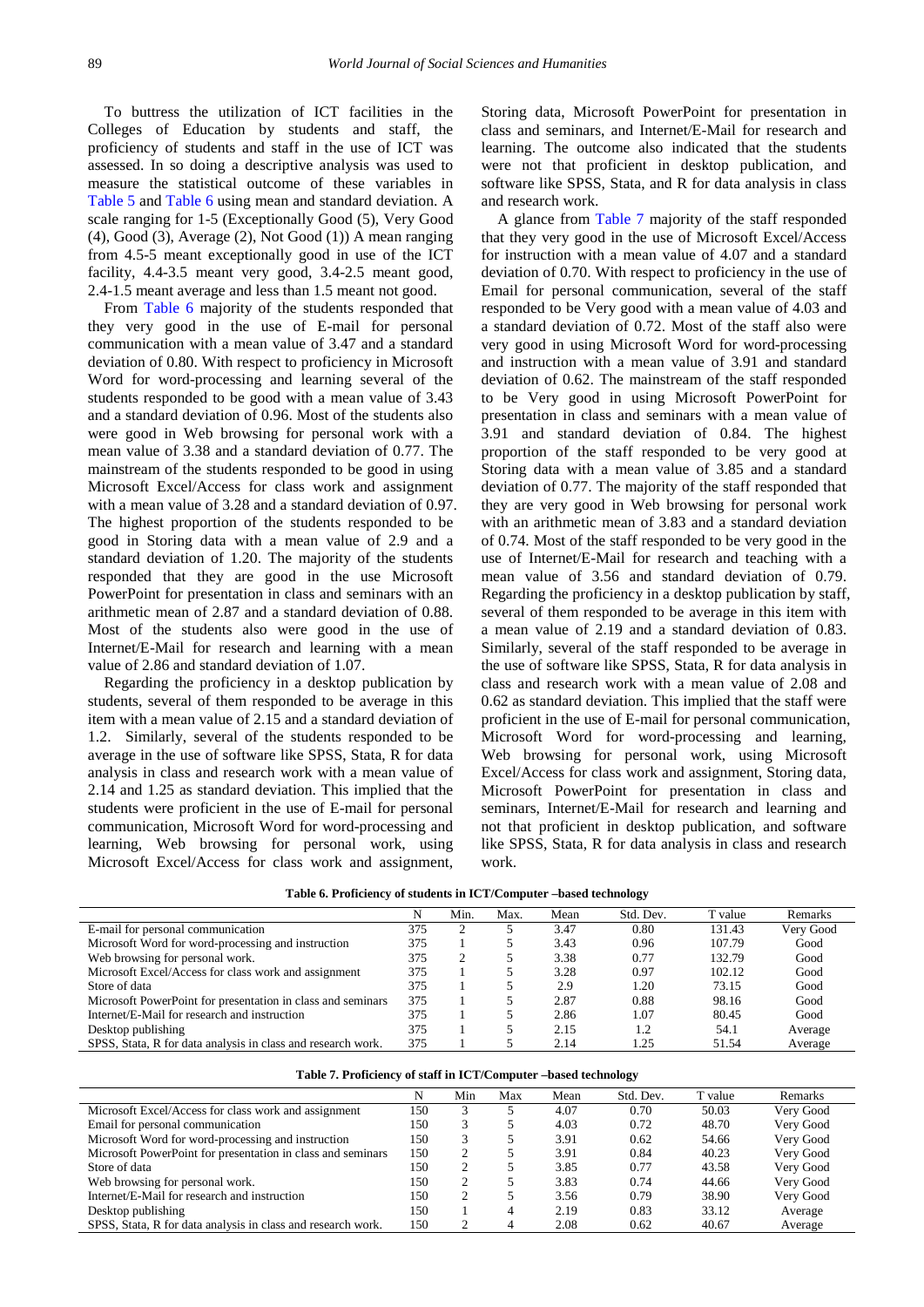# **7. Discussion**

The outcome from [Table 3](#page-2-1) and [Table 4](#page-2-2) demonstrates that projectors, computers, computer lab, broadband, and Wi-Fi network were frequently used for academic work now and again grounds while these facilities were seldom employed in day by day activities LMS, internet connected lecture lobby, video and tape recorders, and educational television.

Teaming up this view, Ebeniza, and Chukwudi, [\[10\]](#page-6-9) keep up that students often times work with their computers and handsets and where possible browse the Internet with it. This guides students to get information on their studies online, thereby increasing their access to knowledge and information gathering over the globe. To buttress the usage abilities the respondents' proficiency in the use of certain ICT tools were also accessed. It was evident from [Table 5](#page-3-0) and [Table 6](#page-5-0) that the students and staff members were proficient in the use of E-mail for personal communication, Microsoft Word for word-processing and learning, Web perusing for personal work, utilizing Microsoft Excel/Access for class work and assignment, Storing data, Microsoft PowerPoint for presentation in class and seminars, and Internet/E-Mail for research and learning. The outcome likewise indicated that the students and staff members were not so proficient in desktop distribution, and software like SPSS, Stata, and R for data analysis in class and research work. This finding affirms a study by Jonas, Abukari, and Samari, [\[11\],](#page-6-10) who reported that overwhelmingly, teachers and pre-service teachers who reported utilizing computers for their very own use were at any rate moderately proficient with computers, have shifting levels of access to computers in schools and individual classrooms, and were interested in learning more about technology for educational purposes. However, a finding by Almeida, Jameson, Riesen, and McDonnell, [\[12\]](#page-7-0) showed that teachers don't require proficiency in a large variety of technology application, for successful integration of ICT in teaching and learning but instead they need to feel comfortable and confident in instructional methods of ICT integration.

# **8. Conclusion**

Students and staff in the Colleges of Education often made use of projectors, computers, computer laboratory, broadband, and Wi-Fi network for academic work on and off campus. Again students and staff members were proficient in basic computer skills such as E-mail for personal communication, Microsoft Word for word-processing and learning, Web browsing for personal work, using Microsoft Excel/Access for class work and assignment, Storing data, Microsoft PowerPoint for presentation in class and seminars, and Internet/E-Mail for research and learning, and lacked sufficient knowledge in applications like SPSS and desktop publication. The acquisition of a personal computer does not guarantee one's usage because although the majority of the respondents had personal computers most of them hardly or do not use

them at all. Furthermore, if students could take their computer lessons seriously from the SHS level, their proficiency could be increased thereafter.

## **9. Recommendation**

An arrangement must be made on the teaching-time table of the colleges to make adequate time for both students and staff members to have computer practice. This will improve their proficiency hence increasing their rate of use of ICT facilities.

Formal requirements on contracted partnership schools for integrating technology amid student teachers' field placements must be taken into consideration by the different colleges. This will help the student teachers to incorporate what they have learned to increase their confidence in the usage of ICT facilities.

Training ought to be given by the Ministry of Education to the staff of the Colleges of Education specifically on the most proficient method to efficiently integrate ICT in the teaching and learning processes in the Colleges of Education.

### **References**

- <span id="page-6-0"></span>[1] Hart, T. U., Eniekenemi, E., & Joel, O. L. (2016). The availability and utilization of ICT facilities and materials in teaching and learning in Isaac Jasper AdakarBoro College of education, Sagbama, Bayelsa State.
- <span id="page-6-1"></span>[2] Oblinger, D. (2004). The next generation of educational engagement. Journal of interactive media in education, 2004(1).
- <span id="page-6-2"></span>[3] Nwana, E.E (2010): Entrepreneurship Education for self-reliance. Implications in the present Economic meltdown. Unizik Orient Journal of education 5(2) 70-76.
- <span id="page-6-3"></span>[4] Kihoza, P. (2016). *A Framework for Online Resources and E-Learning Implementation (OREI) in Tanzania Secondary Schools* (Doctoral dissertation, NM-AIST, Tanzania)
- <span id="page-6-4"></span>Aziengbe, T. (2017). Impact of ICT skills among undergraduates of library and information science and increase in academic performance in students of selected universities in Edo State (Doctoral dissertation, department of library and information science, Faculty of Social Sciences, Ambrose Alli University, Ekpoma, Edo State, Nigeria).
- <span id="page-6-5"></span>[6] Alharbi, H., & Sandhu, K. (2017). A Proposed Framework Factors of the Acceptance of Recommender Systems in E Learning for Saudi Universities. In Design Solutions for User-Centric Information Systems (106-123). IGI Global.
- <span id="page-6-6"></span>[7] Kihoza, P., Zlotnikova, I., Bada, J., &Kalegele, K. (2016). Classroom ICT integration in Tanzania: Opportunities and challenges from the perspectives of TPACK and SAMR models. International Journal of Education and Development using Information and Communication Technology, 12(1), 107-128.
- <span id="page-6-7"></span>[8] Kiunga, I. P. (2014). *Integration of information, communication and technology in teaching and learning of physics in secondary schools in Tigania west sub-county*, (Doctoral dissertation, Kenyatta University, Kenya).
- <span id="page-6-8"></span>[9] Bett, B. J. (2014). College of biological and physical sciences school of computing and informatics. (Doctoral dissertation, University of Nairobi, Kenya).
- <span id="page-6-9"></span>[10] Ebeniza, A. N., &Chukwudi, A. A. (2015). An assessment of the use of ICT tools by students to the study of business education. International Letters of Social and Humanistic Sciences, Vol. 55, 7-12. Sci Press. Retrieved December 18, 2018 from https://www.learntechlib.org/p/177045/.
- <span id="page-6-10"></span>[11] Jonas, B., Abukari, M. A., &Samari, J. A. (2018). Computer technology use and its challenges in science education at rural and urban senior high schools in the upper east region of Ghana. Journal of Educational Review, 10(1), 238-246.